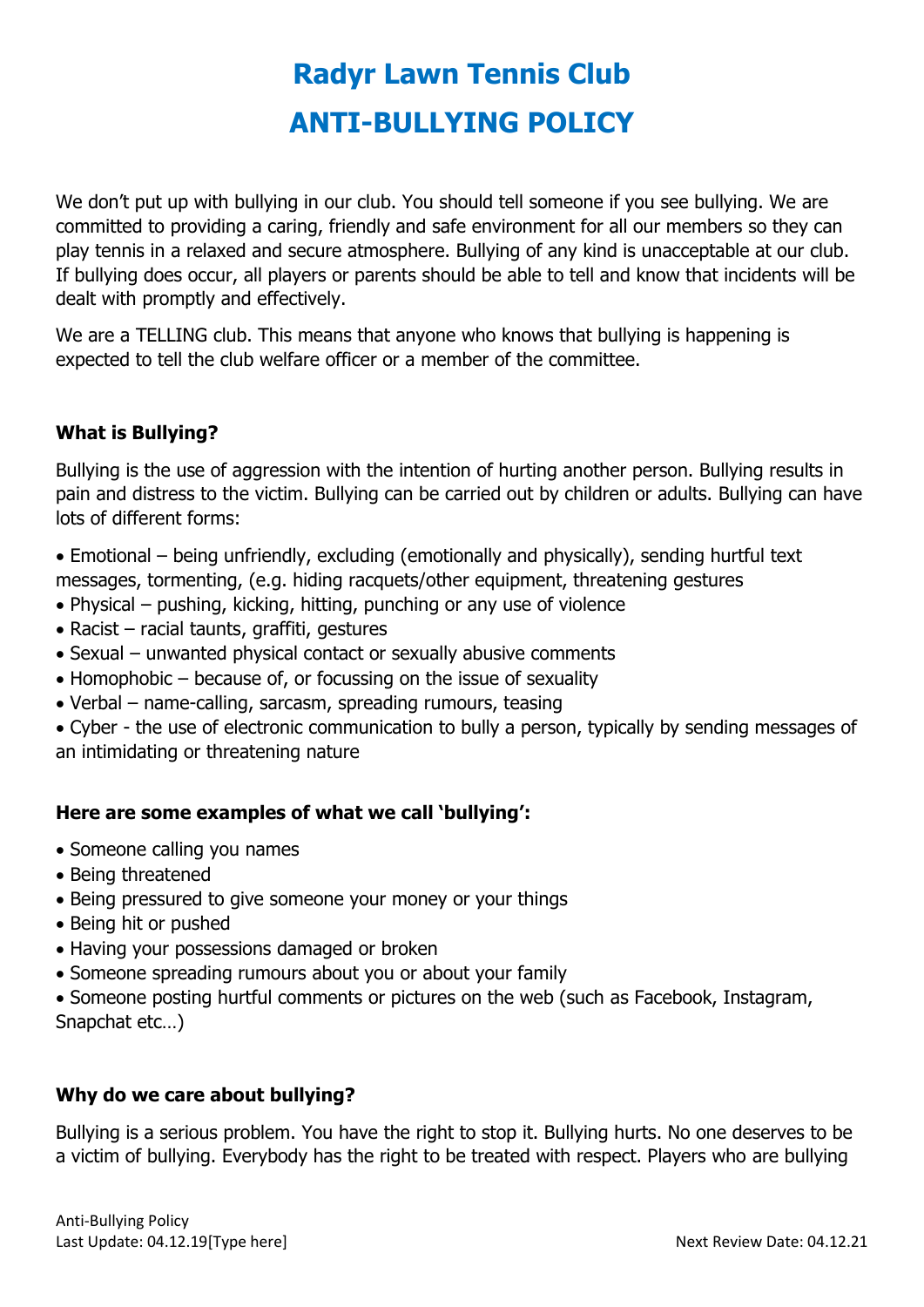need to learn a different way of behaving. A club has a responsibility to respond promptly and effectively to issues of bullying.

# **Objectives of this Policy Anti-Bullying Policy**

- To make sure that the club finds out about bullying and deals with it as well as possible.
- All committee members, coaches, volunteers, players and parents should know what bullying is.
- All committee members, coaches and volunteers should know and understand this policy and should follow it when bullying is reported.
- All players and parents should know about this policy, and should understand what to do if bullying arises.

 As a club we take bullying seriously. Players and parents should be assured that they would be supported when bullying is reported.

• Bullying will not be tolerated.

# **How to spot if someone is being bullied?**

A child might show that he or she is being bullied in lots of ways. Adults should be aware of these possible signs and they should investigate if a child:

- Says he or she is being bullied
- Is unwilling to go to club sessions
- Becomes withdrawn anxious or lacking in confidence
- Feels ill before training sessions
- Comes home with torn/damaged clothes or damaged
- Has possessions "go missing"
- Asks for money or starts stealing money (to pay bully)
- Has unexplained cuts or bruises
- Is frightened to say what's wrong
- Gives unlikely explanations for any of the above

#### In more extreme cases

- Starts stammering
- Cries themselves to sleep or has nightmares
- Becomes aggressive, disruptive or unreasonable
- Is bullying other children or siblings
- Stops eating
- Attempt or threatens suicide or runs away

These signs and behaviour may indicate other problems, but bullying should be considered a possibility and should be investigated.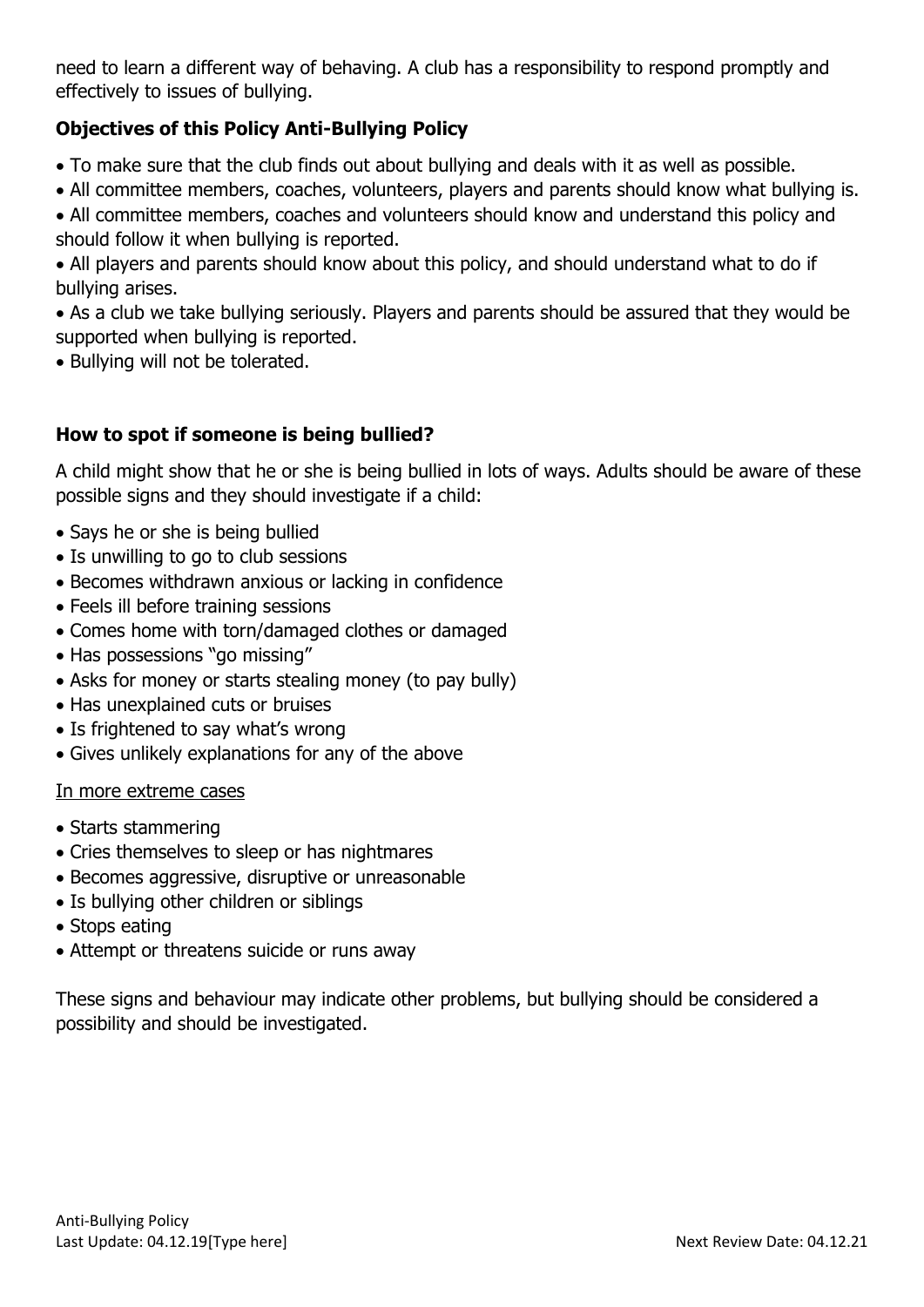#### **Procedures**

1. Report bullying incidents to the club welfare officer, a member of the club committee or ring the LTA Safeguarding Team

2. In cases of serious bullying, the club should contact the LTA for advice

3. Parents should be informed and will be asked to come in to a meeting to discuss the problem

4. If necessary and appropriate, the police will be consulted

5. The bullying behaviour and threats of bullying will be investigated and bullying will be stopped as quickly as possible.

6. An attempt will be made to help the bully (bullies) change their behaviour and disciplinary action will also be considered where there have been serious acts of misconduct.

7. The club will initiate disciplinary action under the club constitution if the bully does not change his or her behaviour.

# **How we will work with the bully and the victim**

If we decide (if necessary after receiving advice from the LTA) that it is appropriate for us to deal with the situation, we will follow the procedure outlined below.

1. Where the victim is comfortable to do so and the bullying has not become very serious, reconciliation will be attempted by getting the parties together. It may be that a genuine apology solves the problem.

2. If this fails/ or is not appropriate a small panel (Made up from Chairman, Welfare Officer, Secretary, Committee members) will meet with the parent and child alleging bullying to get details of the allegation. Notes/minutes will be taken for clarity, and these should be agreed by all as a true account.

3. The same panel will meet with the alleged bully and parent/s and put the incident raised to them to answer and give their view of the allegation. Minute's will be taken and agreed.

4. If bullying has, in their view, taken place, the panel will consider whether it is serious enough to take disciplinary action immediately under the club's normal procedures.

5. If disciplinary action is not taken immediately, the player should be warned and put on notice of further action i.e. temporary or permanent suspension if the bullying continues. Consideration should be given as to whether a reconciliation meeting between parties is appropriate at this time.

6. In some cases the parent of the bully or bullied player can be asked to attend training sessions, if they are able to do so, and if appropriate. The club committee should monitor the situation for a given period to ensure the bullying is not being repeated.

7. All coaches involved with both players should be made aware of the concerns and outcomes of the process i.e. the warning.